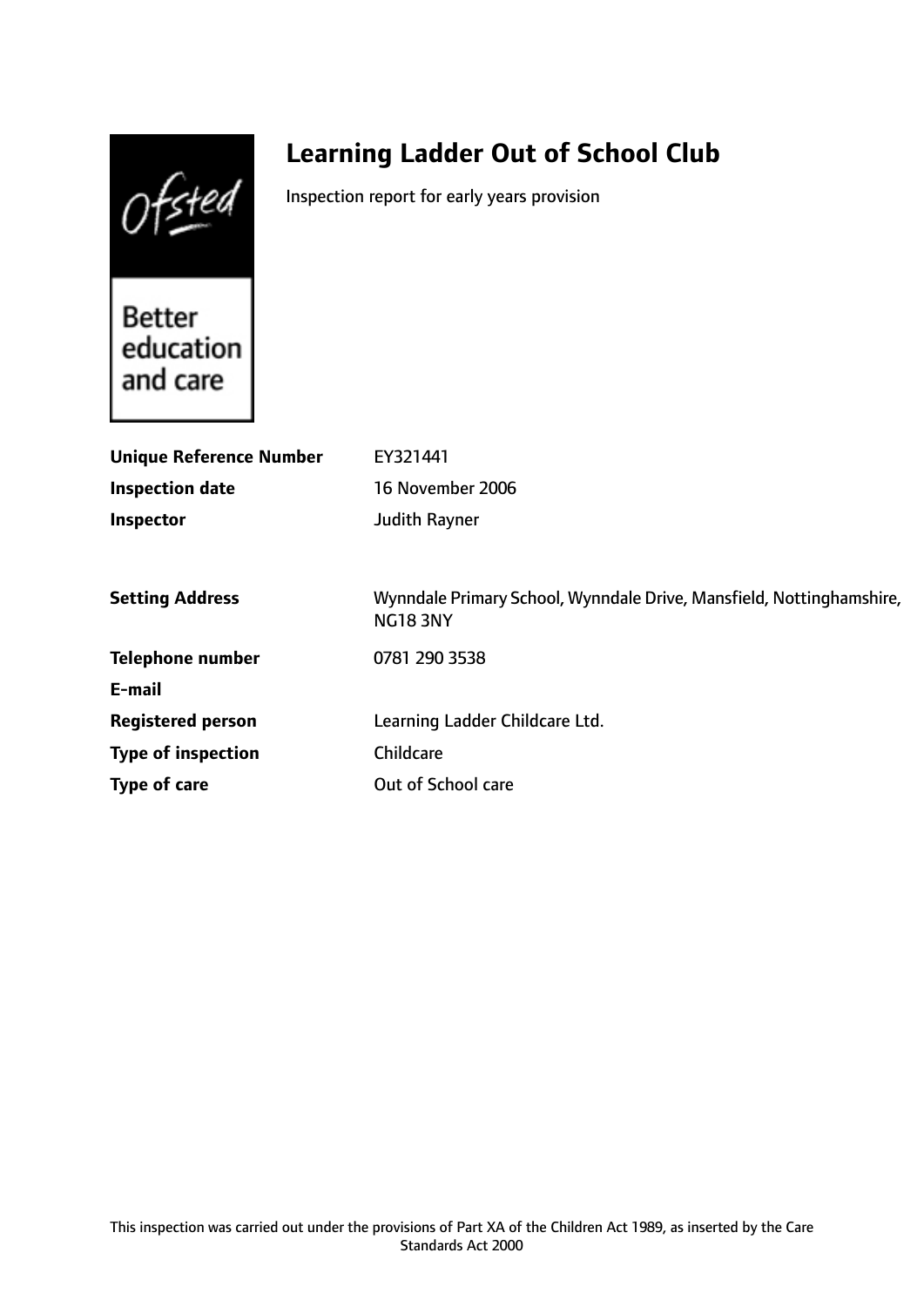# **ABOUT THIS INSPECTION**

The purpose of this inspection is to assure government, parents and the public of the quality of childcare and, if applicable, of nursery education. The inspection was carried out under Part XA Children Act 1989 as introduced by the Care Standards Act 2000 and, where nursery education is provided, under Schedule 26 of the School Standards and Framework Act 1998.

This report details the main strengths and any areas for improvement identified during the inspection. The judgements included in the report are made in relation to the outcomes for children set out in the Children Act 2004; the National Standards for under 8s day care and childminding; and, where nursery education is provided, the *Curriculum guidance for the foundation stage.*

The report includes information on any complaints about the childcare provision which Ofsted has received since the last inspection or registration or 1 April 2004 whichever is the later.

# **The key inspection judgements and what they mean**

*Outstanding: this aspect of the provision is of exceptionally high quality Good: this aspect of the provision is strong Satisfactory: this aspect of the provision is sound Inadequate: this aspect of the provision is not good enough*

For more information about early years inspections, please see the booklet *Are you ready for your inspection?* which is available from Ofsted's website: *www.ofsted.gov.uk.*

# **THE QUALITY AND STANDARDS OF THE CARE**

On the basis of the evidence collected on this inspection:

The quality and standards of the care are good. The registered person meets the National Standards for under 8s day care and childminding.

# **WHAT SORT OF SETTING IS IT?**

Learning Ladder Out of School Club opened in 2006. It operates from the Foundation Stage unit at Wynndale Primary School, Mansfield, north Nottinghamshire. Children have access to toilet facilities with the unit. There is a fully enclosed outdoor area. The setting serves the local and wider community. A maximum of 24 children, from four to 11 years old, may attend the club at any one time. The club is open each weekday from 15:30 to 18:00 during term-time. A school holiday scheme runs from 08:00 to 18:00. There are 30 children on roll. The club employs three staff to work directly with the children at each session. The supervisors hold appropriate early years qualifications. The club receives support from the local authority.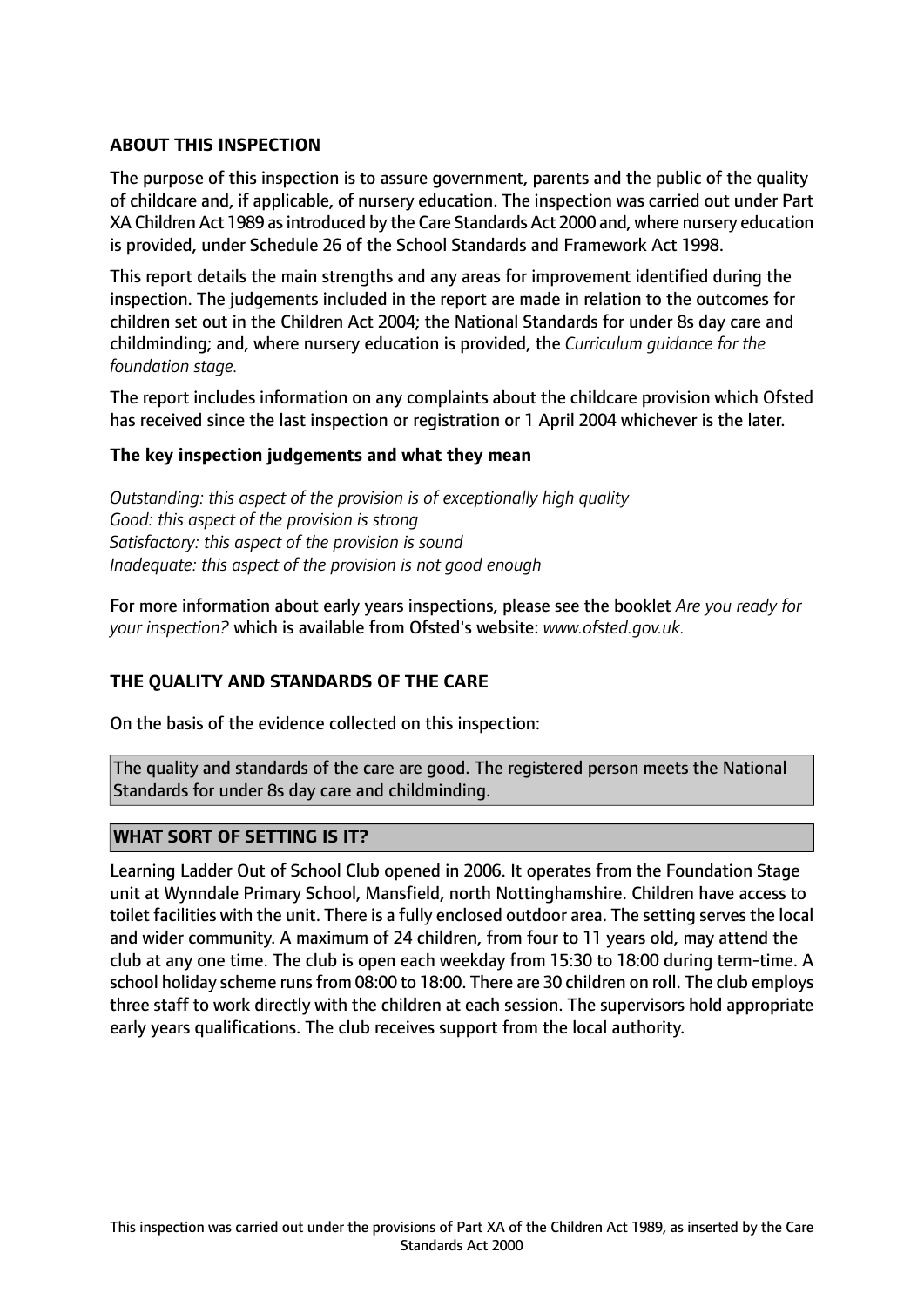# **THE EFFECTIVENESS OF THE PROVISION**

# **Helping children to be healthy**

The provision is good.

Good standards of hygiene and the prevention of the spread of infection promote children's good health. Staff effectively follow clear policies and procedures and present themselves as good role models for children. Children wash their hands after using the toilet and before eating. They understand why this is important and how it prevents microscopic germs from spreading that could potentially make them ill. Accidents and the care of sick children are dealt with sensitively and quickly, thus meeting the immediate needs and welfare of the child. Appropriate records are undertaken and shared with parents.

Nutritious and adequate food and drink is provided for children. Children's independence skills are developing well because they freely access drinks and spread butter and jam on their toast. Staff have a good understanding of children's dietary and religious requirements, likes and dislikes and meet these appropriately to promote children's health, growth and development. Children are knowledgeable on what food is healthy. For example, they know that fruit and vegetables are good for them and that too much chocolate is not.

Children understand the benefits of being outside in the fresh air. They know that exercising and running around outside helps their heart to work and it makes them more healthy. They enjoy this time and staff ensure that outdoor play is planned for within every session.

# **Protecting children from harm or neglect and helping them stay safe**

The provision is good.

The environment where children are cared for is warm and welcoming. Children move around the furniture freely and easily whilst accessing a good range of toys and activities. This is because the staff organise space, resources and equipment well which promotes children's development. Children enjoy their time both indoors and outside.

Children have a access to a good range of safe and well maintained furniture, equipment and toys that meets their varying needs. Activities are attractively presented and inviting to children. They are engaged in the play and do not get bored. Children are learning to take responsibility for looking after the toys. They tidy away one toy before choosing another to play with.

Positive steps are taken to promote safety within the setting. Staff effectively follow health and safety polices and procedures. Risk assessments are undertaken to minimise dangerous situations to children. For example, staff closely monitor who has access to and from the building and systems are in place to ensure children cannot leave the premises unsupervised. Children are supervised according to their age and ability. Consequently, children are protected from hazards and cared for in a safe and secure environment.

Staff have a good understanding of their roles and responsibilities in protecting children. They are aware of the procedures they must follow if they have any concerns about the welfare of a child. Not all staff have a sound knowledge of the types, signs and symptoms of child abuse.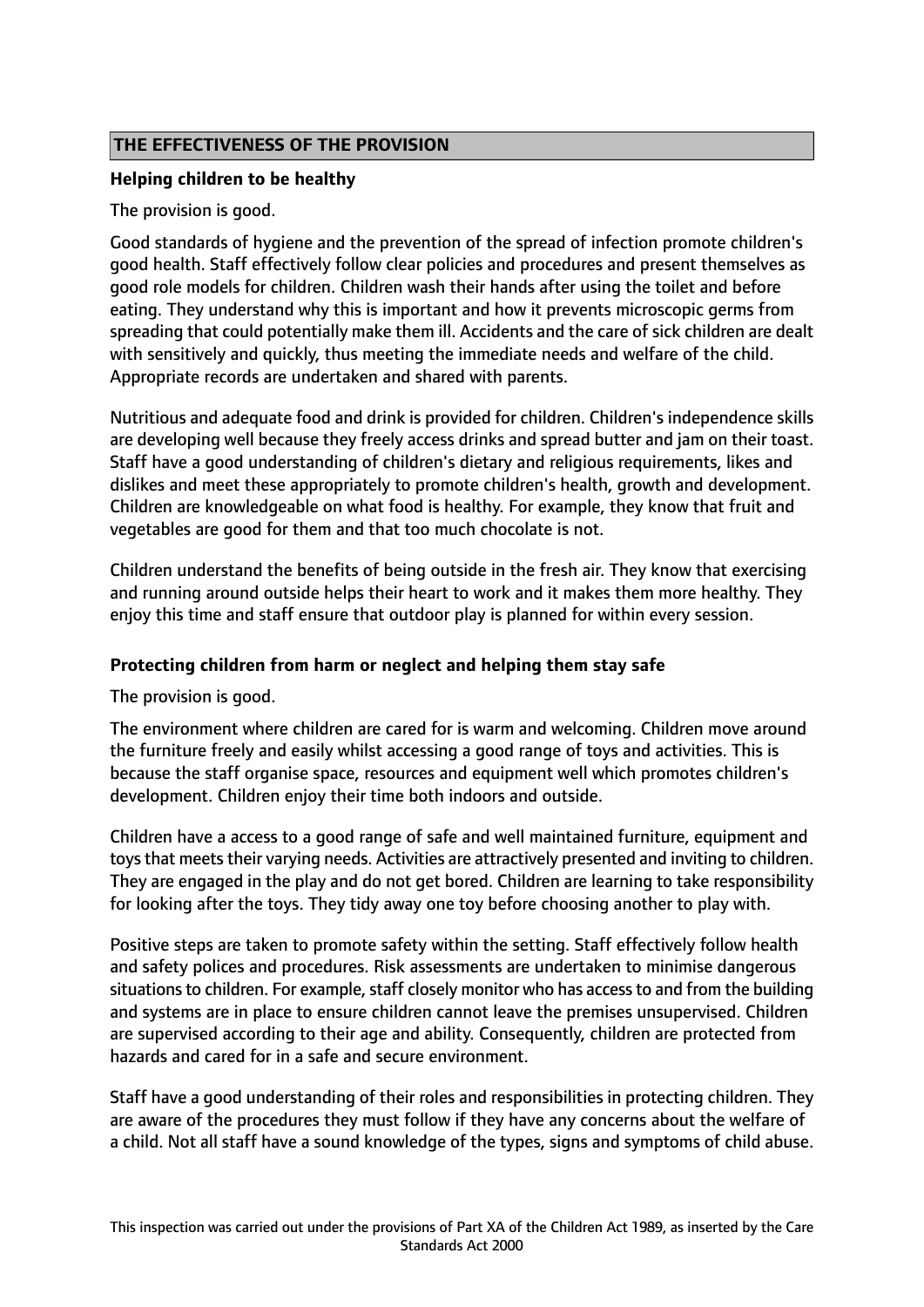Children's safety may be compromised. Children are sufficiently safeguarded in the care of staff.

# **Helping children achieve well and enjoy what they do**

The provision is good.

Children really enjoy their time at the setting. They enthusiastically arrive and immediately settle into their play. Children's confidence and self-esteem is good. They approach adults for help and ask questions. Staff respond positively valuing what children ask and request. Play is planned effectively taking into account the individual needs of the children. Their care, learning and play is promoted well because staff have a good understanding of how children learn through play and approach supporting children in a sensitive and appropriate way. For example, a child asks for help when building a crane with construction material and staff support and explain to the child how best to approach it by pushing the blocks together. The child attempted this independently and finished making the crane. Staff gave praise to the child on their achievement.

Children have formed very good relationships with their peers and adults. They enjoy the company of their friends striking up fun conversations during snack time and share home experiences with the staff. Children know what they like to play with and have often choose their favourite toys and games. For example, one child said they liked playing with the train tack and computer games. All children thoroughly enjoy and play cooperatively outside during the 'Tiggy build up' game. Staff ensure children develop their interests and build upon experiences and learning from school. For example, they use their imagination when recreating barrage balloons and telegraph poles from construction material relating to the second world war discussed in a school lesson.

# **Helping children make a positive contribution**

The provision is good.

Children are respected as individuals. Staff promote a positive environment where children learn about different religions and cultures. For example, children play with different musical instruments such as 'Bongo drums'. However, access to a more varied range of toys and resources is sometimes restricted as these are not always available during the play sessions. Therefore, children have less opportunities to learn about the world around them and the people in it. Children are learning about national events such as 'Children in Need'. They understand why events take place and the reason why money is raised.

There are good systems in place to meet the individual needs of all children, including those with learning difficulties and disabilities. Individual play plans are set up for children who require extra support. This is achieved effectively because staff work sensitively with parents to identify the needs of children and are patient and skilled in delivering such practice.

The behaviour of children is very good. They have a good understanding of the boundaries and expectations of the setting. Children are respectful to their peers and adults. For example, they use words such as 'excuse me' to gain an adults attention and wait to take turns in sharing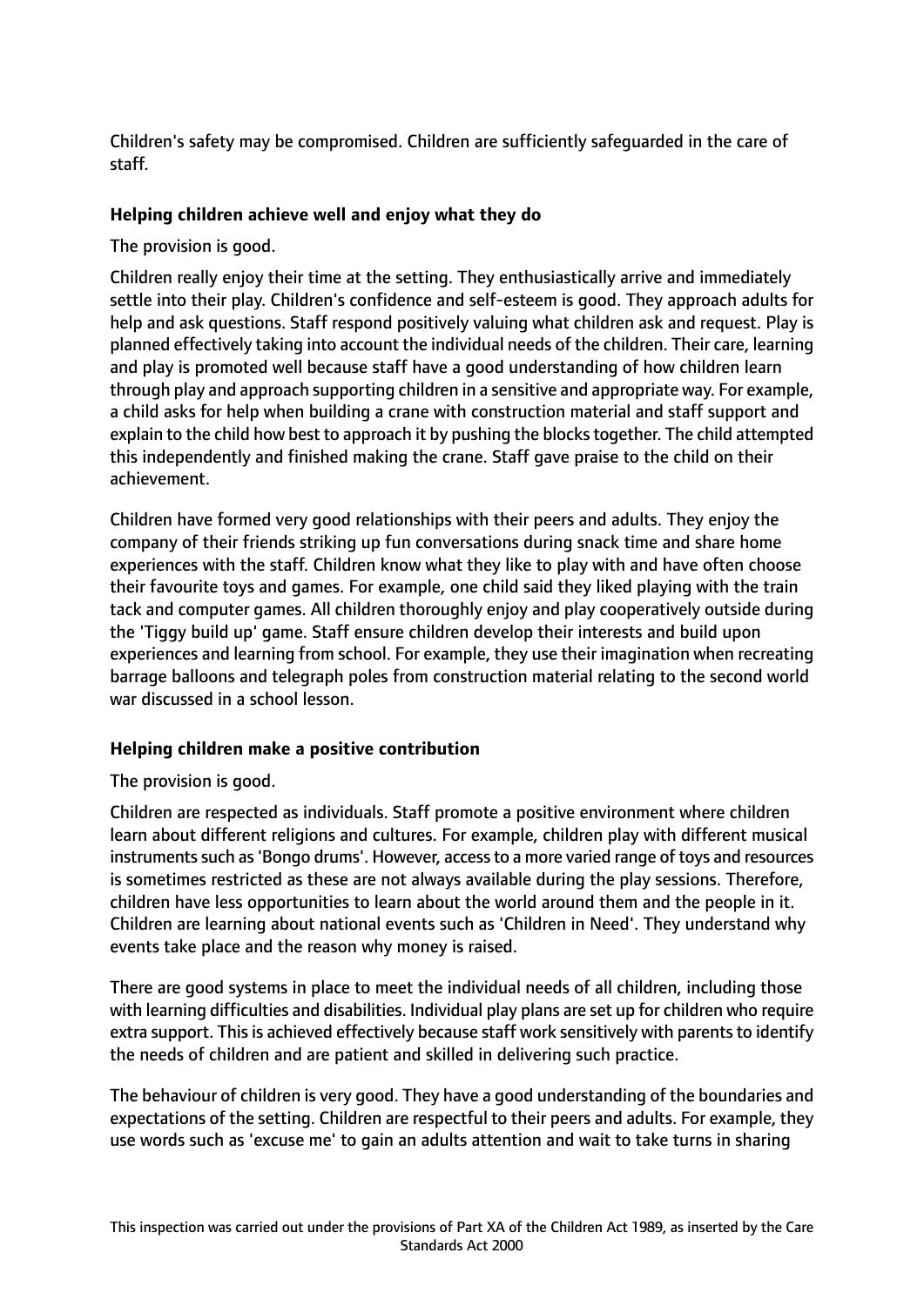ideas about healthy eating. Children have formed good relationships with both adults and peers. They play happily with their friends and with adults.

The relationship between staff and parents is good. Children's individual needs are being met well. This is because staff have a good understanding of the importance of sharing information with parents and carers. Discussions are held at the end of the session and written information is also provided to support this further.

# **Organisation**

The organisation is good.

There are good systems in place to ensure that children's welfare is met effectively. Staff are employed who are suitably qualified and experienced. Children are protected because, staff follow appropriate procedures to ensure that no children are left alone with unvetted adults. The provider has good systems in place to identify staff training needs and encourages all staff to undertake training to increase their skills and knowledge in child care.

Children are familiar with the routine of the setting. They settle well and confidently engage in the activities presented. This is because staff organise the activities and resources well and deploy themselves effectively around the room ensuring that children are supported. Staffing levels are maintained well to ensure that adult to child ratios meet required standards.

There are clearly written policies and procedures that underpin the successful management of the setting. Effective systems to record all the required information is in place. These are stored securely and ensure that confidentially is maintained. Overall the provision meets the needs of the range of children for whom it provides.

# **Improvements since the last inspection**

Not applicable.

# **Complaints since the last inspection**

Since registration there have been no complaints made to Ofsted that required the provider or Ofsted to take any action in order to meet the National Standards.

The provider is required to keep a record of complaints made by parents, which they can see on request. The complaints record may contain complaints other than those made to Ofsted.